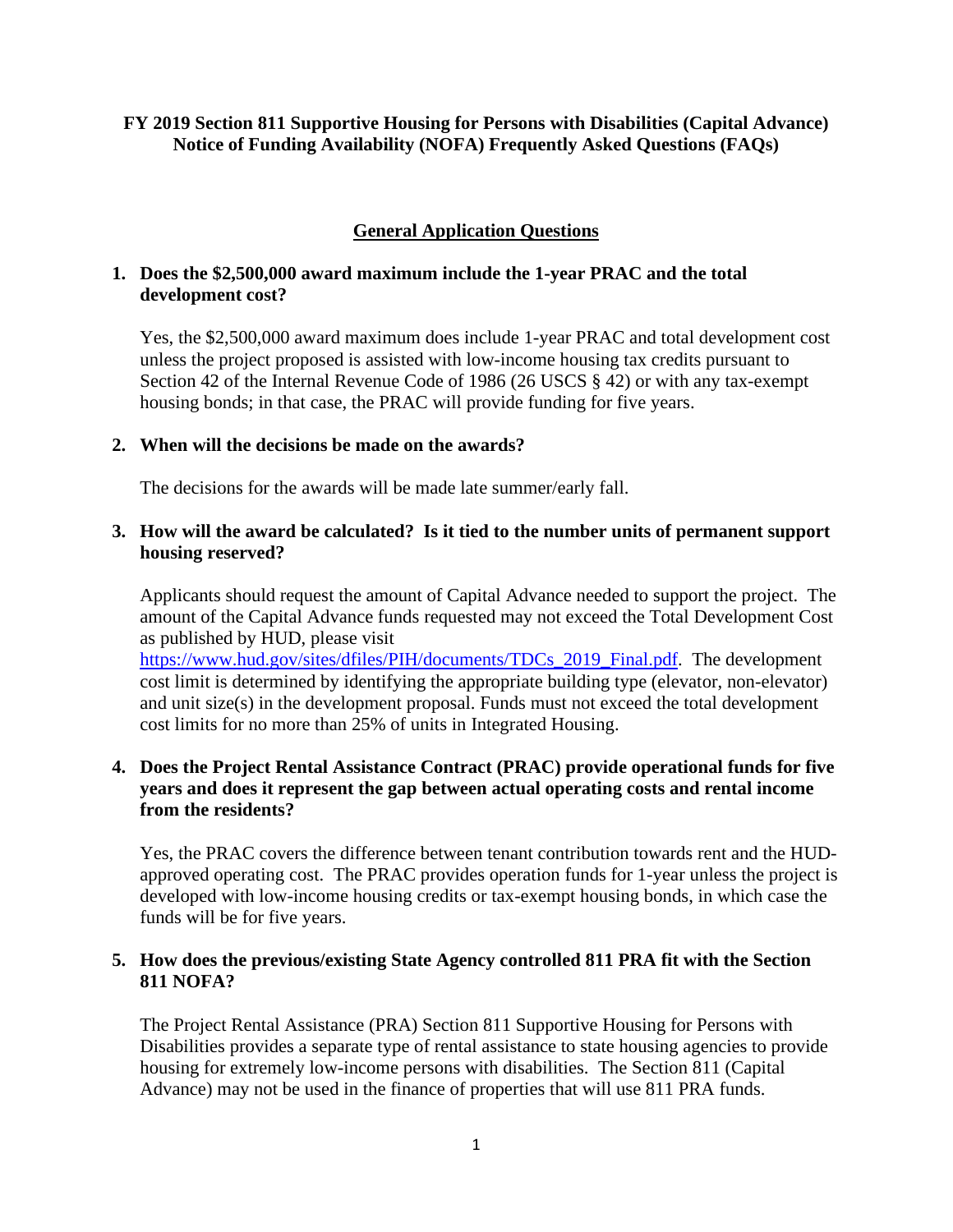#### **6. What is the average size of the grant awarded?**

HUD is unable to provide the average size of the grant awarded as the FY 2019 Section 811 (Capital Advance) NOFA provides a different approach to prior years NOFAs. However, The amount of the Capital Advance funds requested may not exceed the Total Development Cost as published by HUD at this

https://www.hud.gov/sites/dfiles/PIH/documents/TDCs\_2019\_Final.pdf.

#### **7. What is typical amount of PRAC given to a project?**

HUD is unable to provide the typical amount of PRAC given to a project as the 2019 Section 811 (Capital Advance) NOFA provides a different approach to prior years NOFAs. The PRAC under this NOFA will provide for 1-year or 5 years (for projects develop with lowincome housing tax credits or tax-exempt housing bonds).

# **25 Percent Restriction**

**Is the NOFA that funding is available for the entire project, or is funding only available for the funding available only to be used for the persons with disabilities (25% of the total project)?** 

The funding is only available for up to 25% of the total project costs that will used to support persons with disabilities, unless the funds are being used to develop a group home.

# **Applicant Eligibility**

### **1. May counties apply for the NOFA or is the NOFA restricted to non-profit organizations?**

The 2019 Section 811 (Capital Advance) NOFA opportunity is restricted to non-profit organizations. Counties are not an eligible applicant under this program.

### **2. Would a 501 (c)(3) organization that currently has 25 group homes be a viable candidate to apply for this grant directly through HUD?**

Yes, as a nonprofit organization with a section  $501(c)(3)$ , you are eligible to apply if you meet the threshold requirements of the NOFA. Please read Section III.D. Threshold Eligibility Requirements in the NOFA.

### **3. My organization is a 501(c)3 builder of single-family housing for low-income individuals and families, including the disabled. Am I eligible to apply?**

Yes, as a nonprofit organization with a section  $501(c)(3)$ , you are eligible to apply if you meet the threshold requirements of the NOFA. However, single-family housing is not an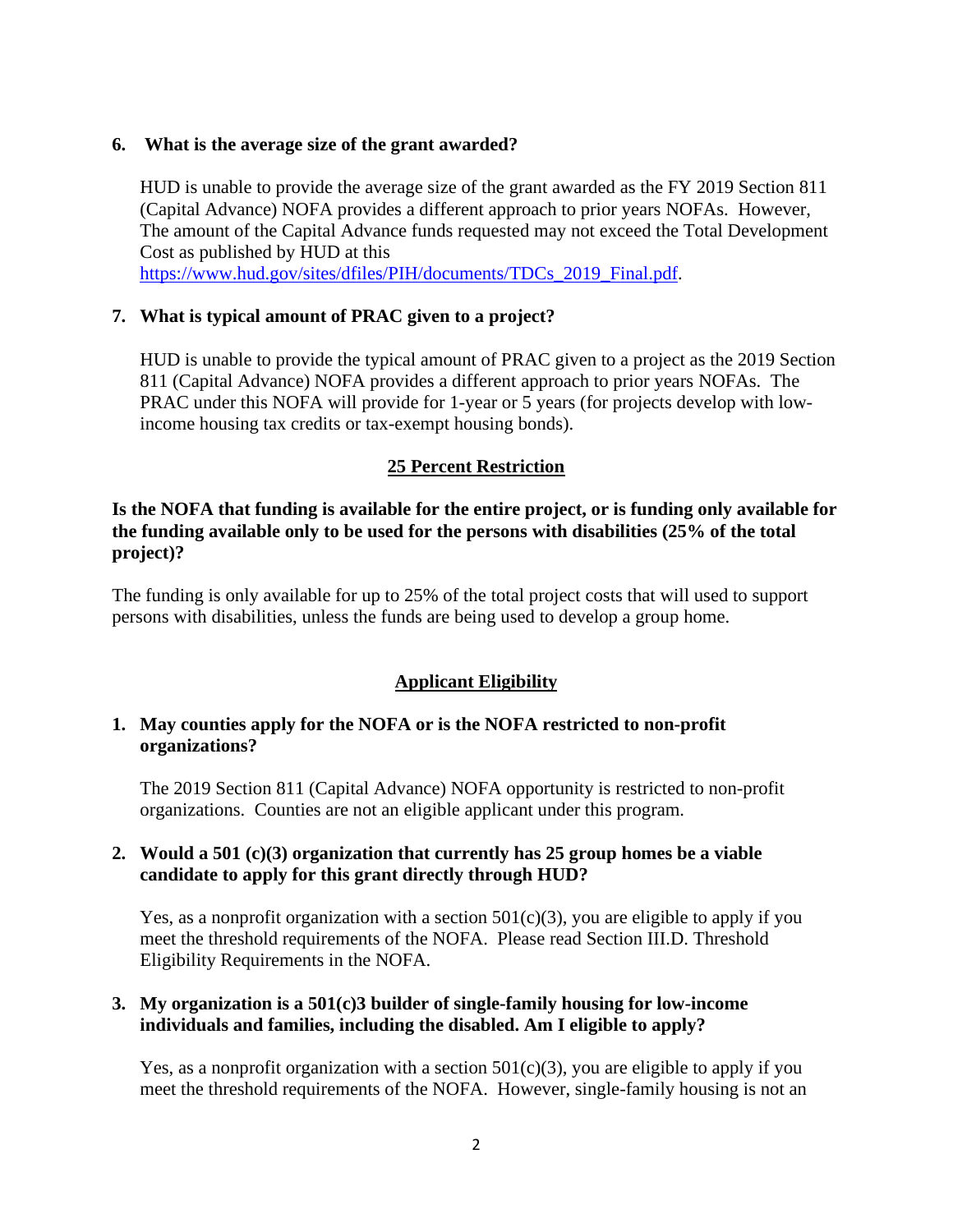eligible project type under the NOFA. Please read Section III.D. Threshold Eligibility Requirements and 5. Project Type in the NOFA.

# **4. Are Federally recognized Tribes eligible applicants for this funding?**

No. Eligible applicants are Sponsors or Co-Sponsors that are nonprofit organizations with a section 501(c)(3) tax exemption from the Internal Revenue Service, other than institutions of higher education, and who meet the threshold requirements in the NOFA. Please read Section III.D. Threshold Eligibility Requirements.

# **5. Can a non-profit with extensive development experience (we have developed over 14 HUD Section 811 projects and almost 1,000 units of affordable housing through mixed financing) partner with a for-profit entity who has a low-income housing tax credit deal funded but not yet under construction?**

In accordance with 24 CFR 891.800, capital advance funds may be used in combination with other non-Section 811 funding sources leveraged by a single-purpose and single-asset forprofit limited partnership to develop a mixed-finance project, which may or may not include additional unassisted housing units for persons with disabilities over and above the Section 811 units.

# **Development Costs**

**On page 12 of the HUD 811 NOFA, there is a reference to Total Development Costs. The link appears to be missing. Can you please provide the link, as we'd like to make sure that we are using the correct figures? "3. Development Cost Limitations. The amount of the Capital Advance funds requested may not exceed the Total Development Cost as published by HUD at this location.** 

Here is the link to the 2019 Total Development Cost Limits, https://www.hud.gov/sites/dfiles/PIH/documents/TDCs\_2019\_Final.pdf.

# **Disability Types**

# **1. Define what types of disabilities meet the eligibility requirement? Specifically, are individuals with severe and persistent mental illness eligible for housing under this program.**

Persons with Disabilities shall have the meaning provided in Section 811 of the Cranston Gonzalez National Affordable Housing Act (42 U.S.C. 8013(k)(2)) and 24 C.F.R 891.305. Persons with Disabilities.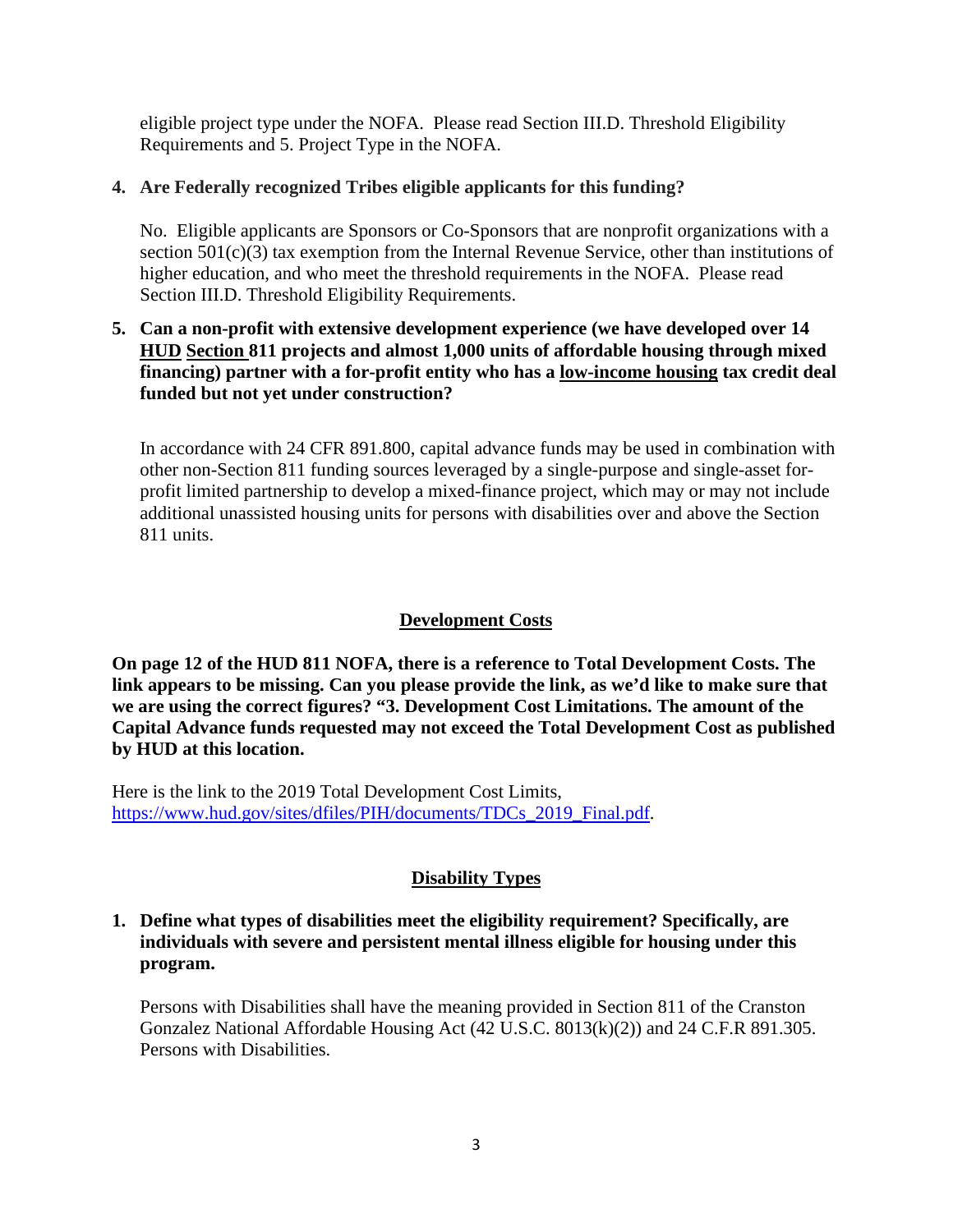**2. Persons exiting or in current treatment for Substance Use Disorder (SUD): would such persons be considered to be a person with a disability for the purposes of the projects funded under this opportunity?** 

Persons exiting or in current treatment for Substance Use Disorder (SUD) must meet the definition of Persons with Disabilities provided in Section 811 of Cranston Gonzalez National Affordable Housing Act (42 U.S.C. 8013 (k)(2)) and 24 C.F.R. 891.305. A person whose sole impairment is alcoholism or drug addiction does not meet the qualifying criteria in section 811 (42 U.S.C. 8013(k)(2)) and will not be eligible for occupancy in a Section 811 project.

# **Eligible Project**

**1. We have been awarded 9% under the Low-Income Housing Tax Credit program which has a set-aside of 50% or more for Individuals with intellectual and Developmental Disabilities. Would this development be able to apply for the Section 811 Capital Funds and be awarded a Project Rental Assistance Contract (PRAC) for up to 25% of the units?** 

The number of units set aside for persons with disabilities within a condominium or multifamily property including supportive housing for persons with disabilities or to which any occupancy preference for persons with disabilities applies, may not exceed 25 percent of the total number of dwelling units. Therefore, a project that has a set-aside of 50% more for Individuals with intellectual and Development Disabilities would not be an eligible project under the NOFA.

### **2. Does the NOFA allow for the remodeling of an existing home to become more accessible? If yes, does NOFA require the grantee to match funds.**

No, the NOFA does not allow for funds to be use remodel an existing home to become more accessible.

### **3. Are funds allowed to cover the full cost of the purchase of three to four residential homes in different locations throughout the city to use as group homes for very low income mentally ill disabled adults, with each home serving four adults in their own rooms?**

Yes, funds under this NOFA can be used to purchase group homes for very-low income persons with disabilities. However, the NOFA encourages applicants to leverage funds from other sources of funds to support the purchase of the Section 811 units. Please read Section III.F.3. Site Control and Zoning of the NOFA for acceptable documentation. In addition, please read Section I.A.4.a. Group Home of the NOFA for more information.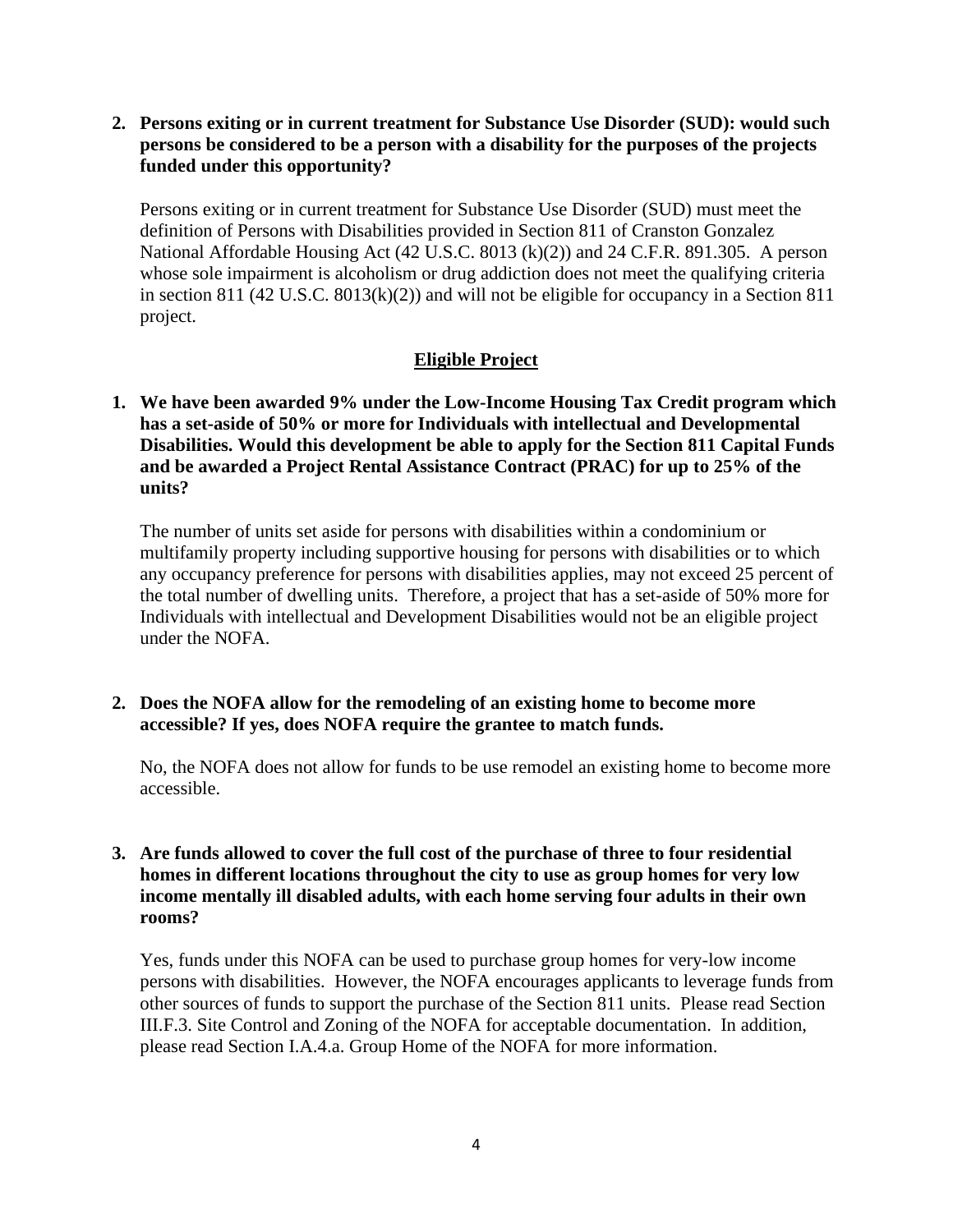**4. The project we are contemplating is for the demolition and new construction of an existing, occupied, group home that Is functionally obsolete. The structure, however, is currently occupied by individuals with disabilities. On page 46 of the capital advance application RFP, under funding restrictions, item b, it reads "Housing that you currently own or lease that has been occupied by people with disabilities for longer than one year prior to the application deadline date" are not eligible for a capital advance. This language appears to contradict a proposed renovation project and really limits the use of funds, such that in case, a vacant building that has been sitting for years would be more eligible that our proposed project. Could you kindly advise in our interpretation that we would, under this definition, not be eligible, or this an oversight?** 

The demolition and the new construction of an existing occupied group home is ineligible for funding. The NOFA restricts funding for housing that you currently own or lease that has been occupied by people with disabilities for longer than one year prior to the application deadline date.

#### **5. Does HUD expect a project requesting these funds to set-aside 5, 10, 15% or more units for permanent supportive housing?**

HUD does not have an expectation for project requesting funds to set-aside 5, 10, 15% or more units for permanent supportive housing this set-aside is up to the applicant. However, the number of units set aside for persons with disabilities within a condominium or multifamily property including supportive housing for persons with disabilities or to which any occupancy preference for persons with disabilities applies, may not exceed 25 percent of the total number of dwelling units.

# **6. I have a proposal to mass produce energy efficient single-family homes that can be customized for persons with disabilities. Would my project be eligible for funding?**

No, this project would not be eligible for funding. For more information on eligible project types, please read Section III.D.5. Project Type.

### **7. If a building/development is limited to 25% of its units designated as Section 811 units. With that in mind, is a mix of units allowed such as a combination of Section 202 units and/or LIHTC senior (over age 55) units in one building/development? LIHTC developments consider seniors as age 55, could Section 811 units in a LIHTC building be limited to that "window" between the age of 55 and 62?**

Previously awarded Capital Advance/Project Rental Assistance Contract (PRAC) funds must not be combined with funding under this NOFA. Statutorily, a property is prohibited from having multiple Capital Advance instruments. Units supported by 811 shall be made available to all eligible tenants. A project shall not set further age restrictions or targets on any 811 PRAC units. See Question #10 below.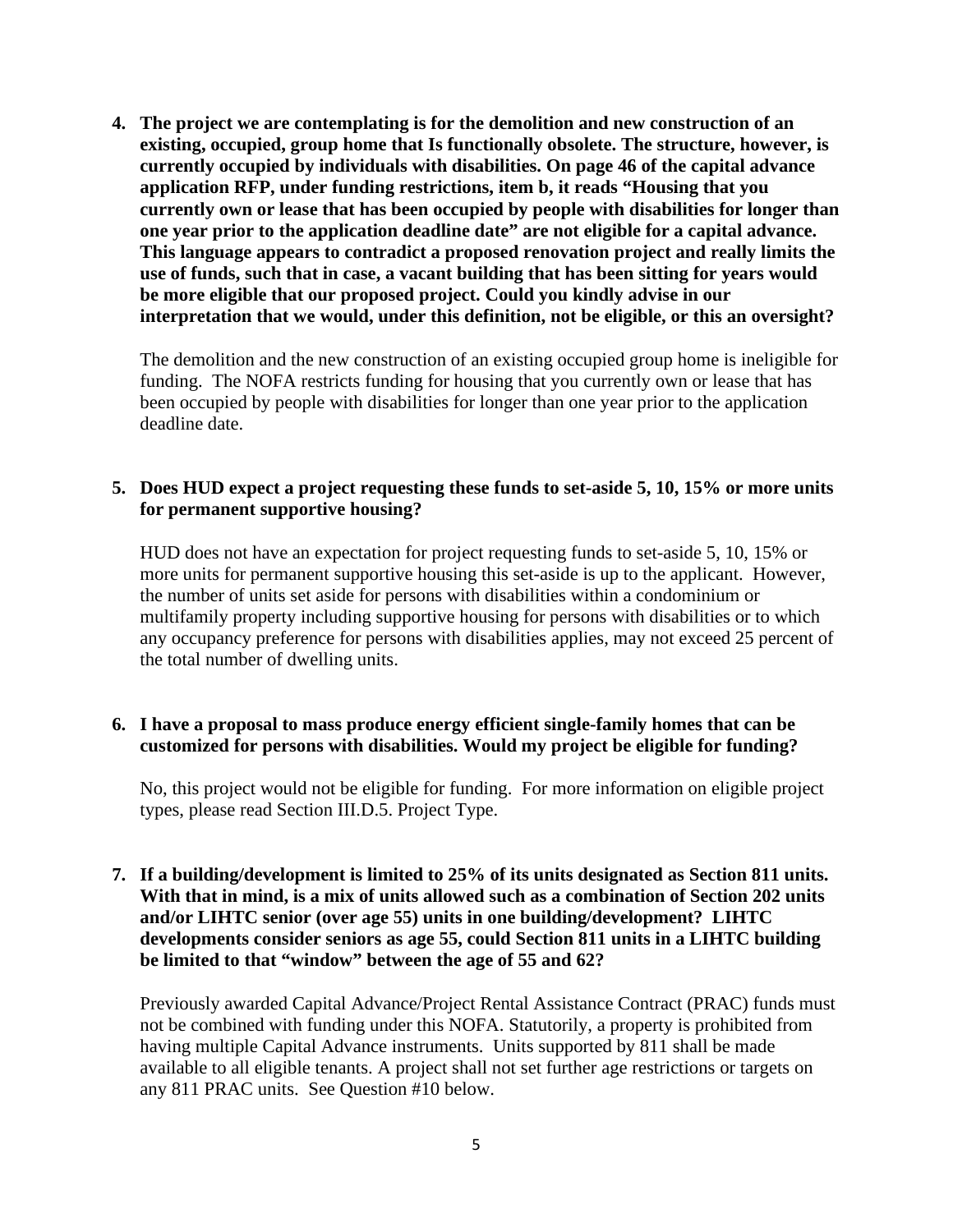# **8. Is a license assisted living facility in compliance with HCBS Setting Rule an eligible project type under this funding?**

No, a licensed assisted living facility is not an eligible project type under this funding.

# **9. Does 100% of the units in a group home MUST be made available for persons with disabilities? Is it permissible for half the units to be used for people with disabilities and half for people without disabilities?**

Yes, 100% of the units in a group home must be made available for persons with disabilities. The minimum and maximum number of persons with disabilities that can reside in a group home must be in accordance with your State Transition Plan and the requirements under the Section 811 program. Applicants should ensure that any proposed Group Home meets the Home and Community Based Settings (HCBS) and size requirements allowed within the state Transition Plan where the housing is to be developed. Additional information can be found at https://www.medicaid.gov/medicaid/hcbs/transition-plan/index.html and https://www.medicaid.gov/medicaid/home-community-based-services/guidance/homecommunity-based-services-final-regulation/index.html. An additional one-bedroom unit can be provided for a resident manager.

An eligible project must either be integrated, with no more than 25% of the unit for people with disabilities OR the project may be a group home, a small project with 100% of the units for people with disabilities. A project with 50% of the units for people with disabilities is not an eligible project.

# **10. Can the Section 811 units be located in a senior designated building (age 55+)?**

The NOFA does not prohibit the 811 units to be located in a senior designated building (age 55+). However, the 811 units must be available to all residents with disabilities that are between the ages of 18-61.

# **Site Control**

# **Can an applicant purse this opportunity without have site control?**

All proposals must provide evidence of site control. Site-identified proposals are ineligible. Acceptable documentation of site control may be a deed, or lease, or a purchase agreement, or an option to purchase the site and is contingent only upon receipt of the grant from this NOFA, or an agreement to enter into a lease, or a letter stating the terms of the sale or lease. Please read Section III.F.3, Site Control and Zoning of the NOFA for more information.

# **Supportive Services**